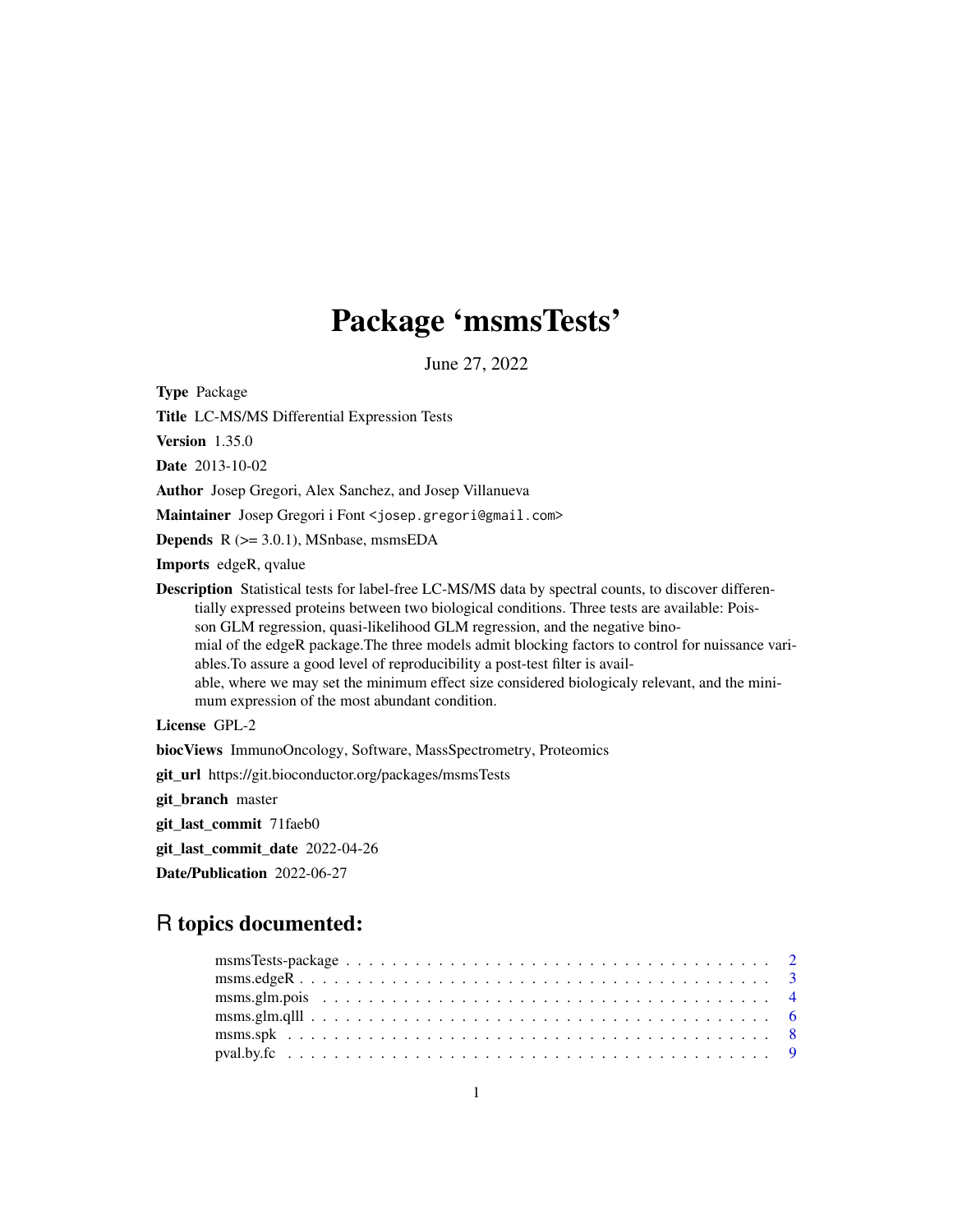<span id="page-1-0"></span>

| Index |  |  |  |  |  |  |  |  |  |  |  |  |  |  |  |  |  |  |
|-------|--|--|--|--|--|--|--|--|--|--|--|--|--|--|--|--|--|--|

msmsTests-package *LC-MS/MS Differential Expression Tests*

## Description

Statistical tests for label-free LC-MS/MS data by spectral counts, to discover differentially expressed proteins between two biological conditions. Three tests are available: Poisson GLM regression, quasi-likelihood GLM regression, and the negative binomial of the edgeR package. The three models admit blocking factors to control for nuissance variables. To assure a good level of reproducibility a post-test filter is available, where we may set the minimum effect size considered biologicaly relevant, and the minimum expression of the most abundant condition.

## Details

| Package: | msmsTests  |
|----------|------------|
| Type:    | Package    |
| Version: | 0.99.1     |
| Date:    | 2013-07-26 |
| License: | $GPL-2$    |

| Poisson based GLM regression<br>msms.glm.pois:                                                    |  |
|---------------------------------------------------------------------------------------------------|--|
| <b>Ouasi-likelihood GLM regression</b><br>msms.glm.qlll:                                          |  |
| The binomial negative of edgeR<br>msms.edgeR:                                                     |  |
| Table of cumulative frequencies of features by p-values in bins of log fold change<br>pval.by.fc: |  |
| Multitest p-value adjustement and post-test filter<br>test.results:                               |  |
| res.volcanoplot:<br>Volcanplot of the results                                                     |  |

## Author(s)

Josep Gregori, Alex Sanchez, and Josep Villanueva Maintainer: Josep Gregori <josep.gregori@gmail.com>

#### References

Josep Gregori, Laura Villareal, Alex Sanchez, Jose Baselga, Josep Villanueva (2013). An Effect Size Filter Improves the Reproducibility in Spectral Counting-based Comparative Proteomics. Journal of Proteomics, DOI <http://dx.doi.org/10.1016/j.jprot.2013.05.030>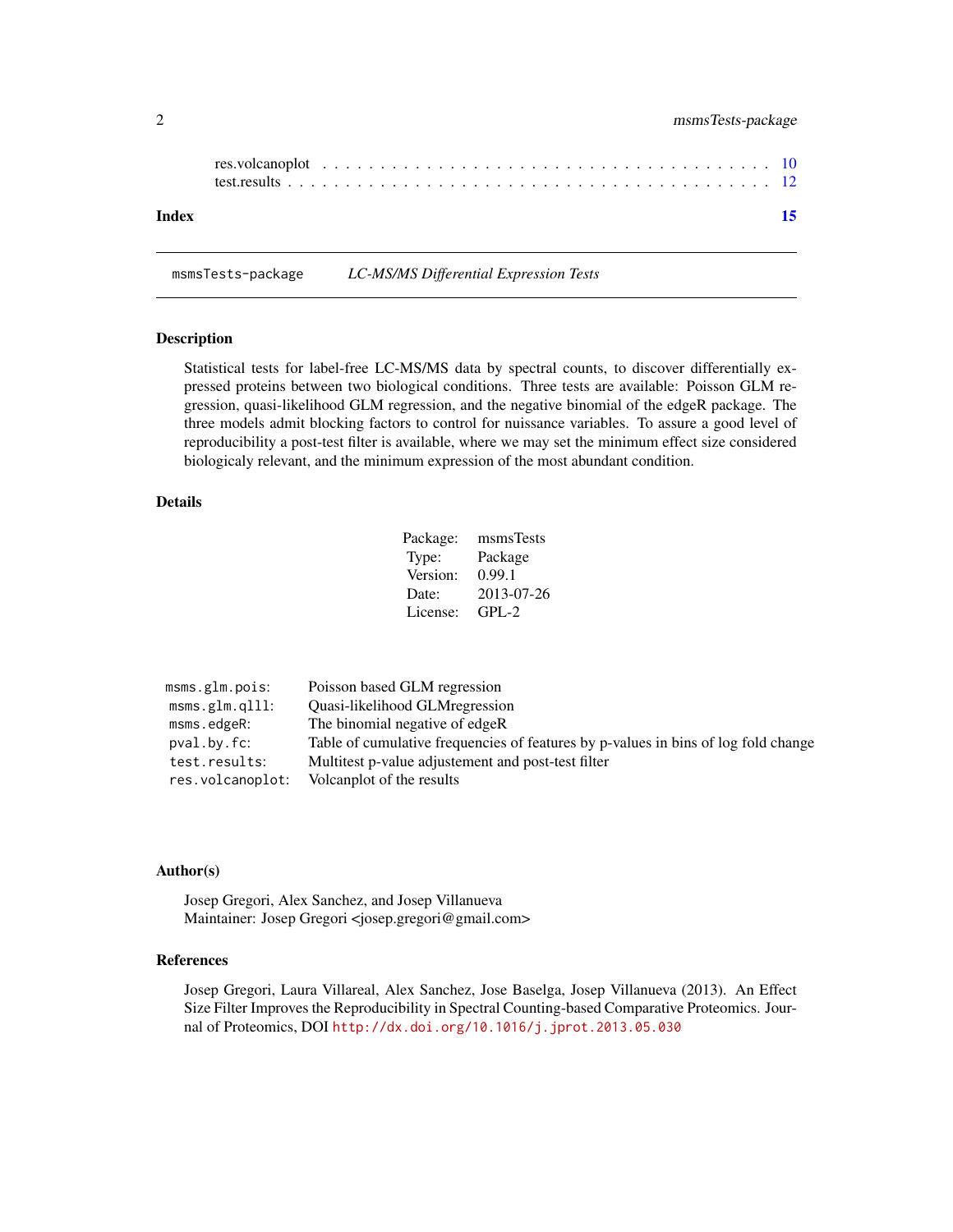<span id="page-2-0"></span>

## Description

Given a null and an alternative model, with a two level treatment factor as the two conditions to compare, executes the negative binomial test by edgeR functions to discover differentially expressed proteins between the two conditions. The null and alternative models may include blocking factors.The reference level of the main factor is considered to be the control condition

#### Usage

msms.edgeR(msnset,form1,form0,facs=NULL,div=NULL,fnm=NULL)

#### Arguments

| msnset | A MSnSet object with spectral counts in the expression matrix.                                                                                   |
|--------|--------------------------------------------------------------------------------------------------------------------------------------------------|
| form1  | The alternative hypothesis model as an standard R formula, with the treatment<br>factor of interest, and eventual blocking factors.              |
| form0  | The null hypothesis model as an standard R formula. It may be the standard null<br>model $(y \sim)$ or contain one or multiple blocking factors. |
| facs   | NULL or a data frame with the factors in its columns.                                                                                            |
| div    | NULL or a vector with the divisors used to compute the offsets.                                                                                  |
| fnm    | NULL or a character string with the treatment factor name, as used in the column<br>names of the factors data frame, and in the formula.         |

## Details

The right hand site of the formulas is expected to be "y~", with the combination of factors after the tilde. If facs is NULL the factors are taken as default from pData(msnset). If div is NULL all divisors are taken equal to one. If fnm is NULL it is taken to be the first factor in facs.

#### Value

A data frame with column names 'LogFC', 'LR', 'p.value', with the estimated log fold changes, likelihood ratio statistic and corresponding p-value as obtaimed from a call to glmLRT() from the edgeR package.

#### Author(s)

Josep Gregori i Font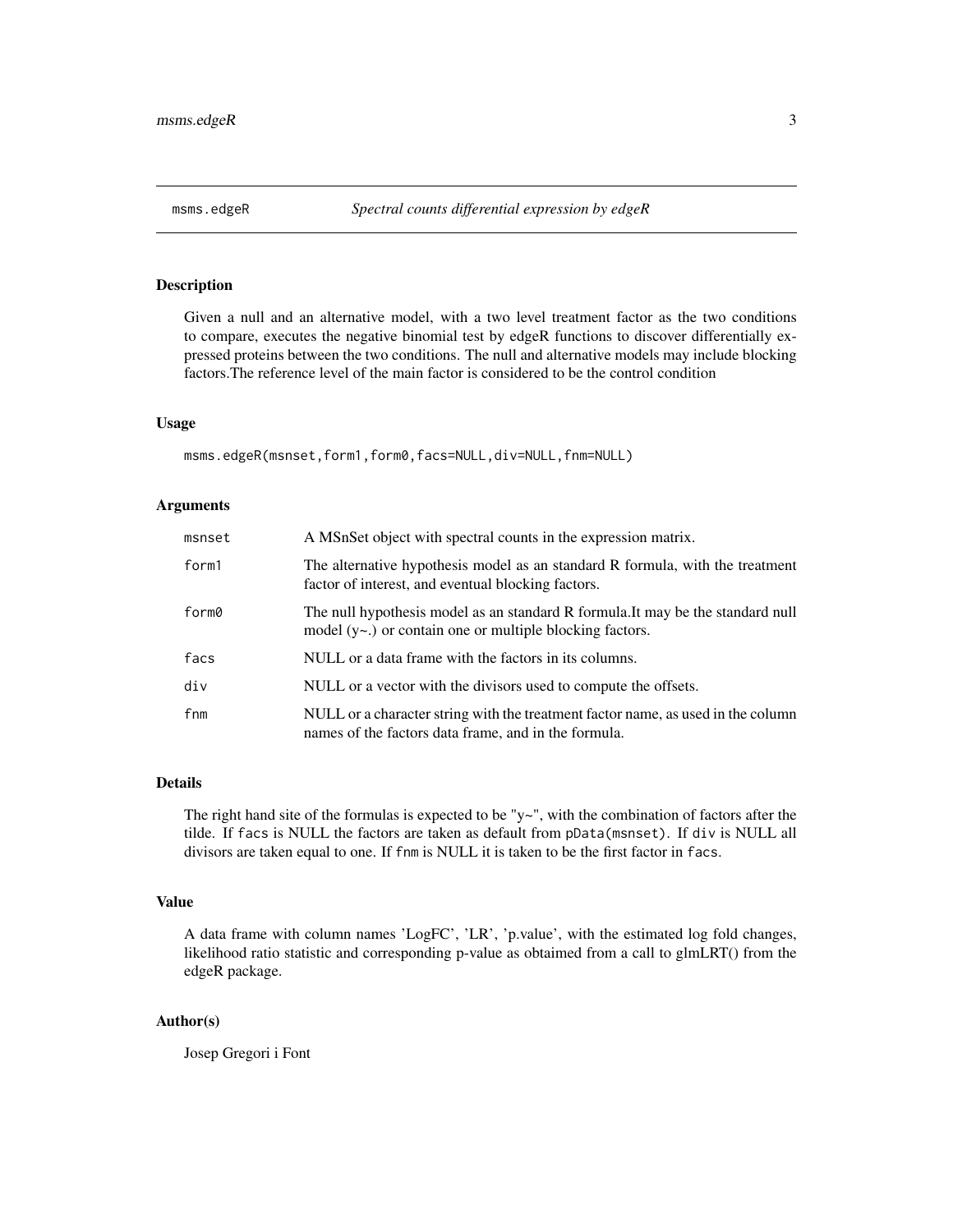#### <span id="page-3-0"></span>References

Robinson MD, McCarthy DJ and Smyth GK (2010). edgeR: a Bioconductor package for differential expression analysis of digital gene expression data. Bioinformatics 26, 139-140

Robinson MD and Smyth GK (2007). Moderated statistical tests for assessing differences in tag abundance. Bioinformatics 23, 2881-2887

Robinson MD and Smyth GK (2008). Small-sample estimation of negative binomial dispersion, with applications to SAGE data. Biostatistics, 9, 321-332

Josep Gregori, Laura Villareal, Alex Sanchez, Jose Baselga, Josep Villanueva (2013). An Effect Size Filter Improves the Reproducibility in Spectral Counting-based Comparative Proteomics. Journal of Proteomics, DOI <http://dx.doi.org/10.1016/j.jprot.2013.05.030>

#### See Also

[MSnSet](#page-0-0), [edgeR](#page-0-0), [glmLRT](#page-0-0), [msmsEDA](#page-0-0)

#### Examples

```
## Example
library(msmsTests)
data(msms.dataset)
e <- pp.msms.data(msms.dataset)
e
null.f <- "y~batch"
alt.f <- "y~treat+batch"
div <- apply(exprs(e),2,sum)
res <- msms.edgeR(e,alt.f,null.f,div=div,fnm="treat")
str(res)
head(res)
```
msms.glm.pois *Spectral counts differential expression by Poisson GLM*

## **Description**

Given a null and an alternative model, with a two level treatment factor as the two conditions to compare, executes a Poisson based GLM regression to discover differentially expressed proteins between the two conditions. The null and alternative models may include blocking factors.The reference level of the main factor is considered to be the control condition.

#### Usage

```
msms.glm.pois(msnset,form1,form0,facs=NULL,div=NULL)
```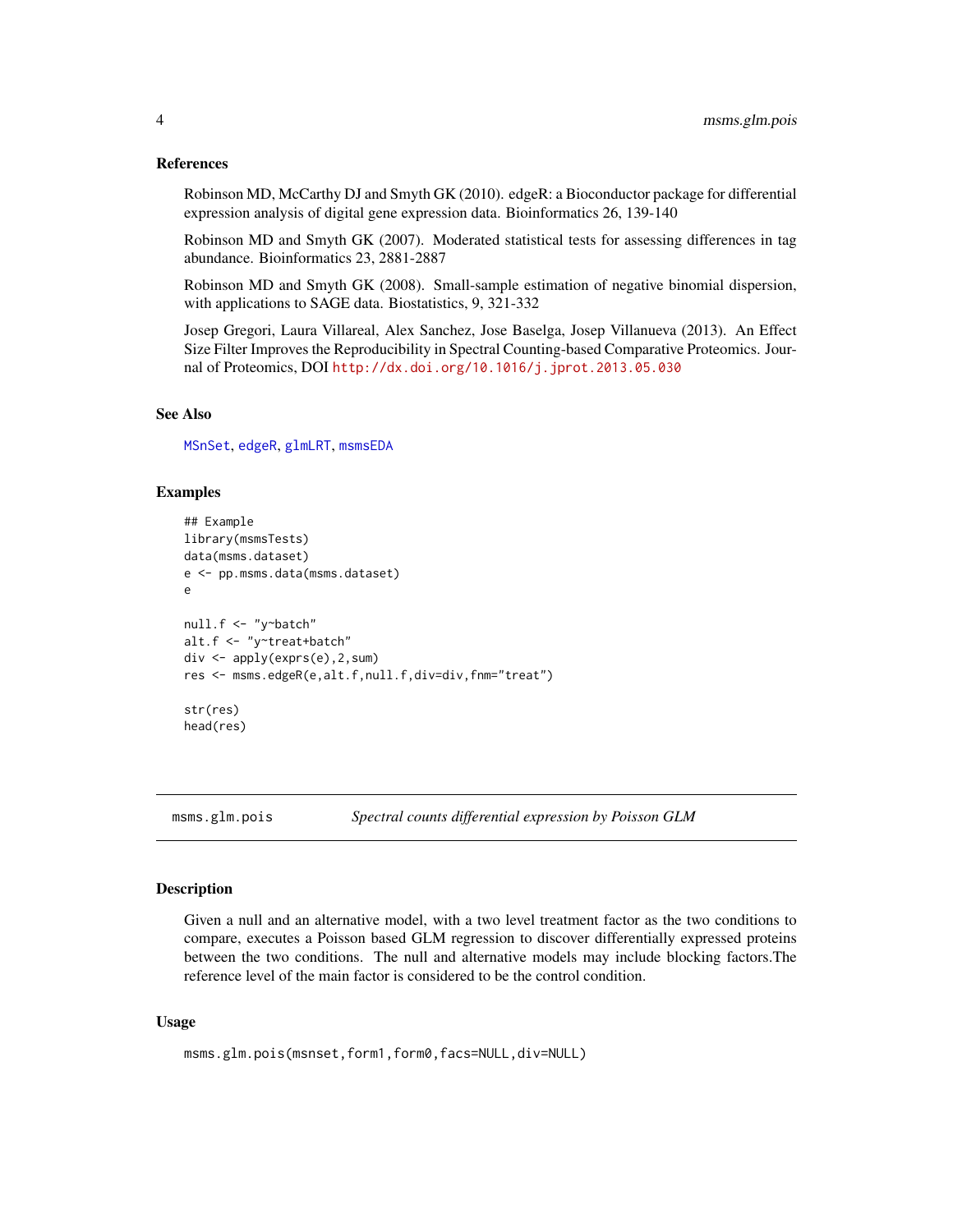## <span id="page-4-0"></span>msms.glm.pois 5

#### **Arguments**

| msnset | A MSnSet object with spectral counts in the expression matrix.                                                                                   |
|--------|--------------------------------------------------------------------------------------------------------------------------------------------------|
| form1  | The alternative hypothesis model as an standard R formula, with the treatment<br>factor of interest, and eventual blocking factors.              |
| form0  | The null hypothesis model as an standard R formula. It may be the standard null<br>model $(y \sim)$ or contain one or multiple blocking factors. |
| facs   | NULL or a data frame with the factors in its columns.                                                                                            |
| div    | NULL or a vector with the divisors used to compute the offsets.                                                                                  |

#### Details

The right hand site of the formulas is expected to be "y~", with the combination of factors after the tilde. If facs is NULL the factors are taken as default from pData(msnset). If div is NULL all divisors are taken equal to one.

#### Value

A data frame with the following columns:

| LogFC   | Log fold change estimated from the model parameters. |
|---------|------------------------------------------------------|
| D.      | Residual deviance as statistic of the test.          |
| p.value | The p-values obtained from the test.                 |

## Author(s)

Josep Gregori i Font

## References

Agresti, A. (2002) Categorical Data Analysis, 2nd Edition, John Wiley & Sons, Inc., Hoboken, New Jersey

Thompson L.A. (2009) R (and S-PLUS) Manual to Accompany Agresti s Categorical Data Analysis (2002), 2nd edition <https://home.comcast.net/~lthompson221/Splusdiscrete2.pdf>

Dobson, A.J. (2002) An Introduction to Generalized Linear Models, 2nd Edition, Chapman & Hall/CRC, New York

Venables, W. N. and Ripley, B. D. (2002) Modern Applied Statistics with S. New York: Springer

Josep Gregori, Laura Villareal, Alex Sanchez, Jose Baselga, Josep Villanueva (2013). An Effect Size Filter Improves the Reproducibility in Spectral Counting-based Comparative Proteomics. Journal of Proteomics, DOI <http://dx.doi.org/10.1016/j.jprot.2013.05.030>

#### See Also

[MSnSet](#page-0-0), [glm](#page-0-0)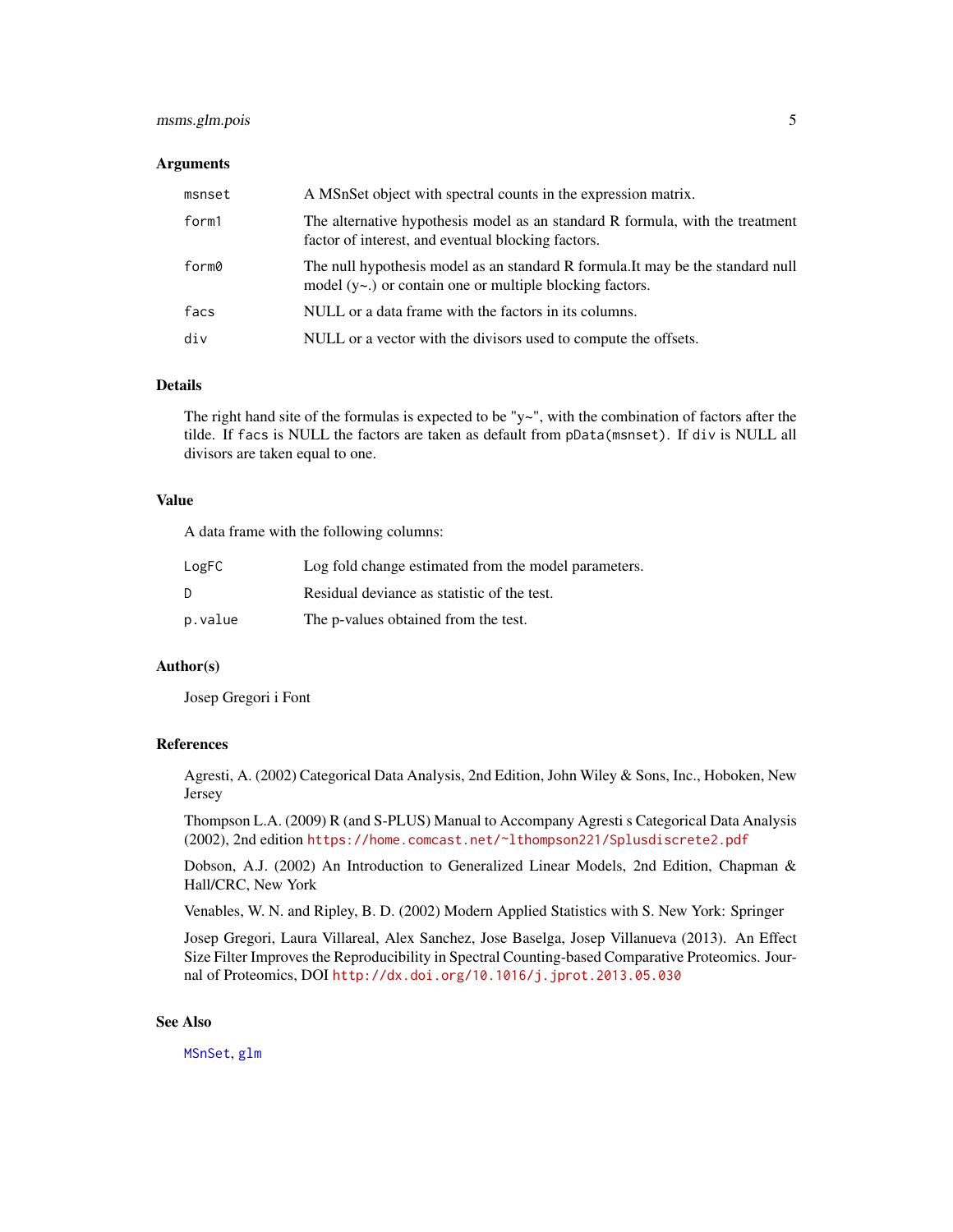## Examples

```
library(msmsTests)
data(msms.dataset)
# Pre-process expression matrix
e <- pp.msms.data(msms.dataset)
# Factors
pData(e)
# Control condition
levels(pData(e)$treat)[1]
# Treatment condition
levels(pData(e)$treat)[2]
# Models and normalizing condition
null.f <- "y~batch"
alt.f <- "y~treat+batch"
div <- apply(exprs(e),2,sum)
#Test
res <- msms.glm.pois(e,alt.f,null.f,div=div)
str(res)
head(res)
```
msms.glm.qlll *Spectral counts differential expression by quasi-likelihood GLM*

## Description

Given a null and an alternative model, with a two level treatment factor as the two conditions to compare, executes a quasi-likelihood based GLM regression to discover differentially expressed proteins between the two conditions. The null and alternative models may include blocking factors.The reference level of the main factor is considered to be the control condition.

#### Usage

```
msms.glm.qlll(msnset,form1,form0,facs=NULL,div=NULL)
```
#### Arguments

| msnset | A MSnSet object with spectral counts in the expression matrix.                                                                                   |
|--------|--------------------------------------------------------------------------------------------------------------------------------------------------|
| form1  | The alternative hypothesis model as an standard R formula, with the treatment<br>factor of interest, and eventual blocking factors.              |
| form0  | The null hypothesis model as an standard R formula. It may be the standard null<br>model $(y \sim)$ or contain one or multiple blocking factors. |
| facs   | NULL or a data frame with the factors in its columns.                                                                                            |
| div    | NULL or a vector with the divisors used to compute the offsets.                                                                                  |

<span id="page-5-0"></span>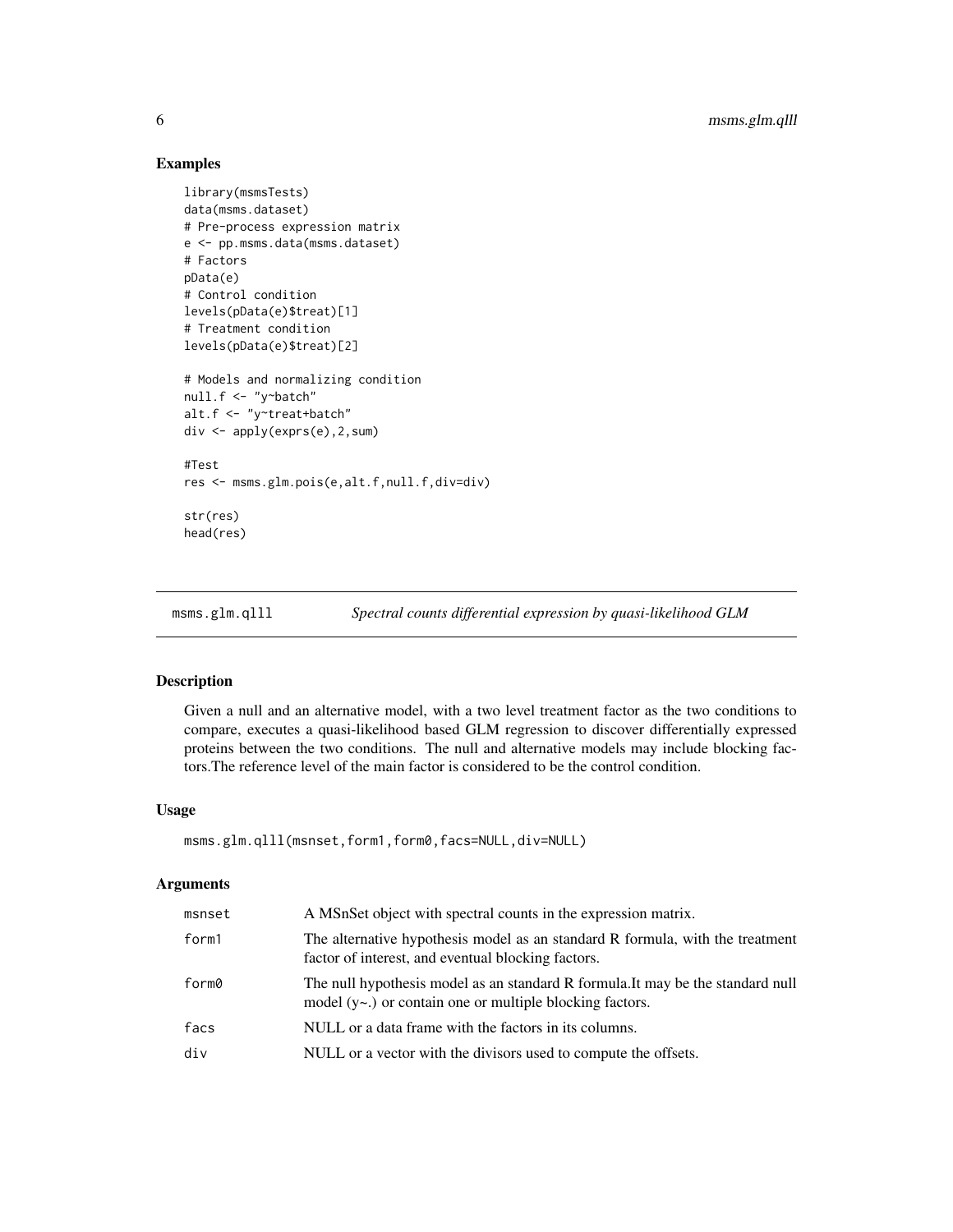## <span id="page-6-0"></span>msms.glm.qlll 7

#### Details

The right hand site of the formulas is expected to be " $y \sim$ ", with the combination of factors after the tilde. If facs is NULL the factors are taken as default from pData(msnset). If div is NULL all divisors are taken equal to one.

#### Value

A data frame with the following columns:

| LogFC   | Log fold change estimated from the model parameters. |
|---------|------------------------------------------------------|
| D       | Residual deviance as statistic of the test.          |
| p.value | The p-values obtained from the test.                 |

## Author(s)

Josep Gregori i Font

#### References

Agresti, A. (2002) *Categorical Data Analysis*, 2nd Edition, John Wiley & Sons, Inc., Hoboken, New Jersey

Thompson L.A. (2009) *R (and S-PLUS) Manual to Accompany Agresti s Categorical Data Analysis*, 2nd edition <https://home.comcast.net/~lthompson221/Splusdiscrete2.pdf>

Dobson, A.J. (2002) *An Introduction to Generalized Linear Models*, 2nd Edition, Chapman & Hall/CRC, New York

Venables, W. N. and Ripley, B. D. (2002) *Modern Applied Statistics with S*, New York: Springer

Li, M.; Gray, W.; Zhang, H.; Chung, C. H.; Billheimer, D.; Yarbrough, W. G.; Liebler, D. C.; Shyr, Y.; Slebos, R. J. C. *Comparative shotgun proteomics using spectral count data and quasi-likelihood modeling*, J Proteome Res 2010, 9, 4295-4305.

Josep Gregori, Laura Villareal, Alex Sanchez, Jose Baselga, Josep Villanueva (2013). *An Effect Size Filter Improves the Reproducibility in Spectral Counting-based Comparative Proteomics*, Journal of Proteomics, http://dx.doi.org/10.1016/j.jprot.2013.05.030

#### See Also

[MSnSet](#page-0-0), [glm](#page-0-0)

#### Examples

```
library(msmsTests)
data(msms.dataset)
# Pre-process expression matrix
e <- pp.msms.data(msms.dataset)
# Factors
pData(e)
# Control condition
levels(pData(e)$treat)[1]
# Treatment condition
```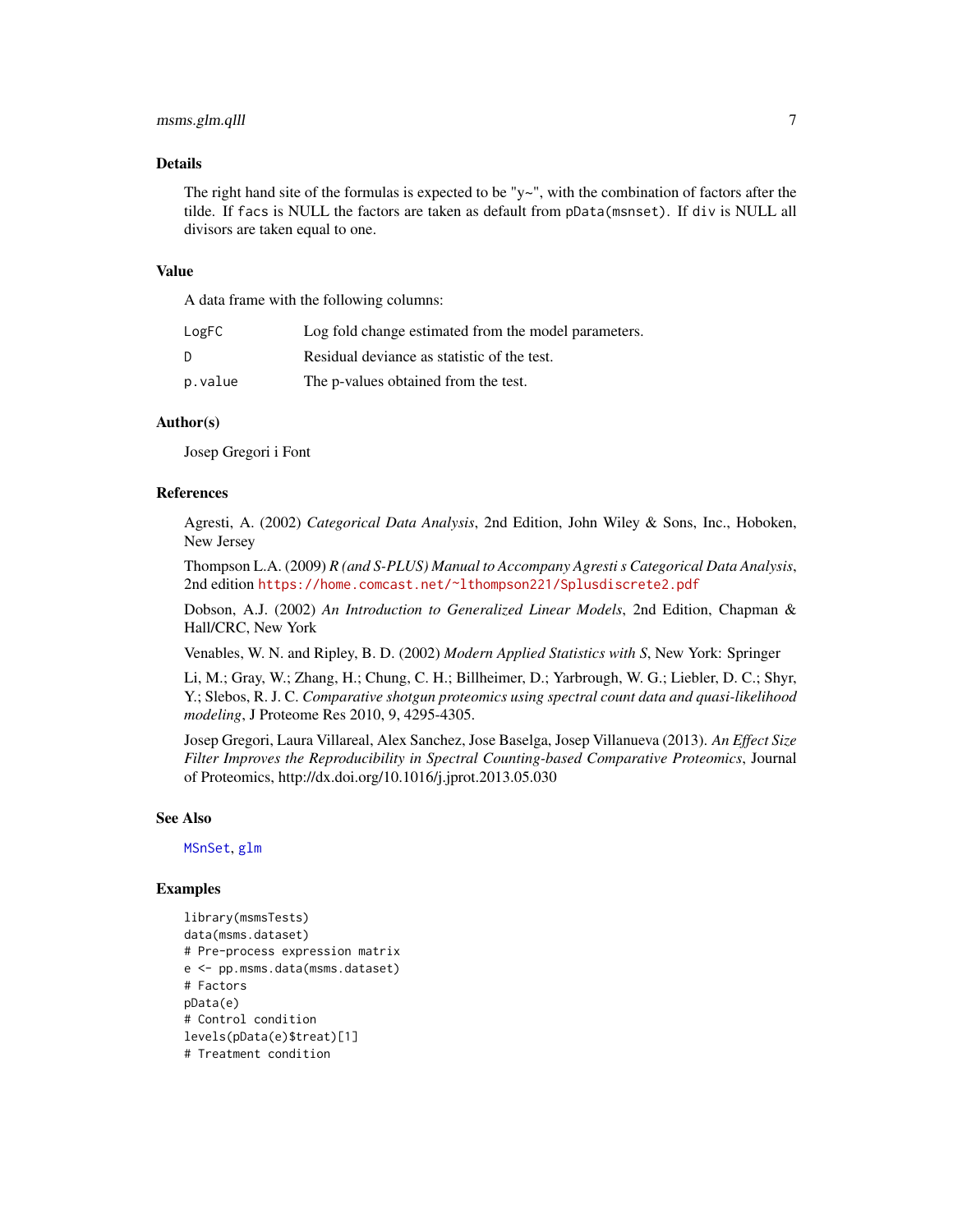```
levels(pData(e)$treat)[2]
# Models and normalizing condition
null.f <- "y~batch"
alt.f <- "y~treat+batch"
div <- apply(exprs(e),2,sum)
#Test
res <- msms.glm.qlll(e,alt.f,null.f,div=div)
str(res)
head(res)
```
msms.spk *Yeast lisate samples spiked with human proteins*

#### Description

A MSnSet with a spectral counts in the expression matrix and a treatment factor in the phenoData slot.

The spectral counts matrix has samples in the columns, and proteins in the rows. Each sample consists in 500ng of standard yeast lisate spiked with 100, 200, 400 and 600fm of a mix of 48 equimolar human proteins (UPS1, Sigma-Aldrich). The dataset contains a different number of technical replicates of each sample.

#### Usage

data(msms.spk)

## Format

A MSnSet

#### References

Josep Gregori, Laura Villareal, Alex Sanchez, Jose Baselga, Josep Villanueva (2013). An Effect Size Filter Improves the Reproducibility in Spectral Counting-based Comparative Proteomics. Journal of Proteomics, DOI <http://dx.doi.org/10.1016/j.jprot.2013.05.030>

Laurent Gatto and Kathryn S. Lilley, MSnbase - an R/Bioconductor package for isobaric tagged mass spectrometry data visualization, processing and quantitation, Bioinformatics 28(2), 288-289 (2012).

#### See Also

See [MSnSet](#page-0-0) for detail on the class, and the exprs and pData accessors.

<span id="page-7-0"></span>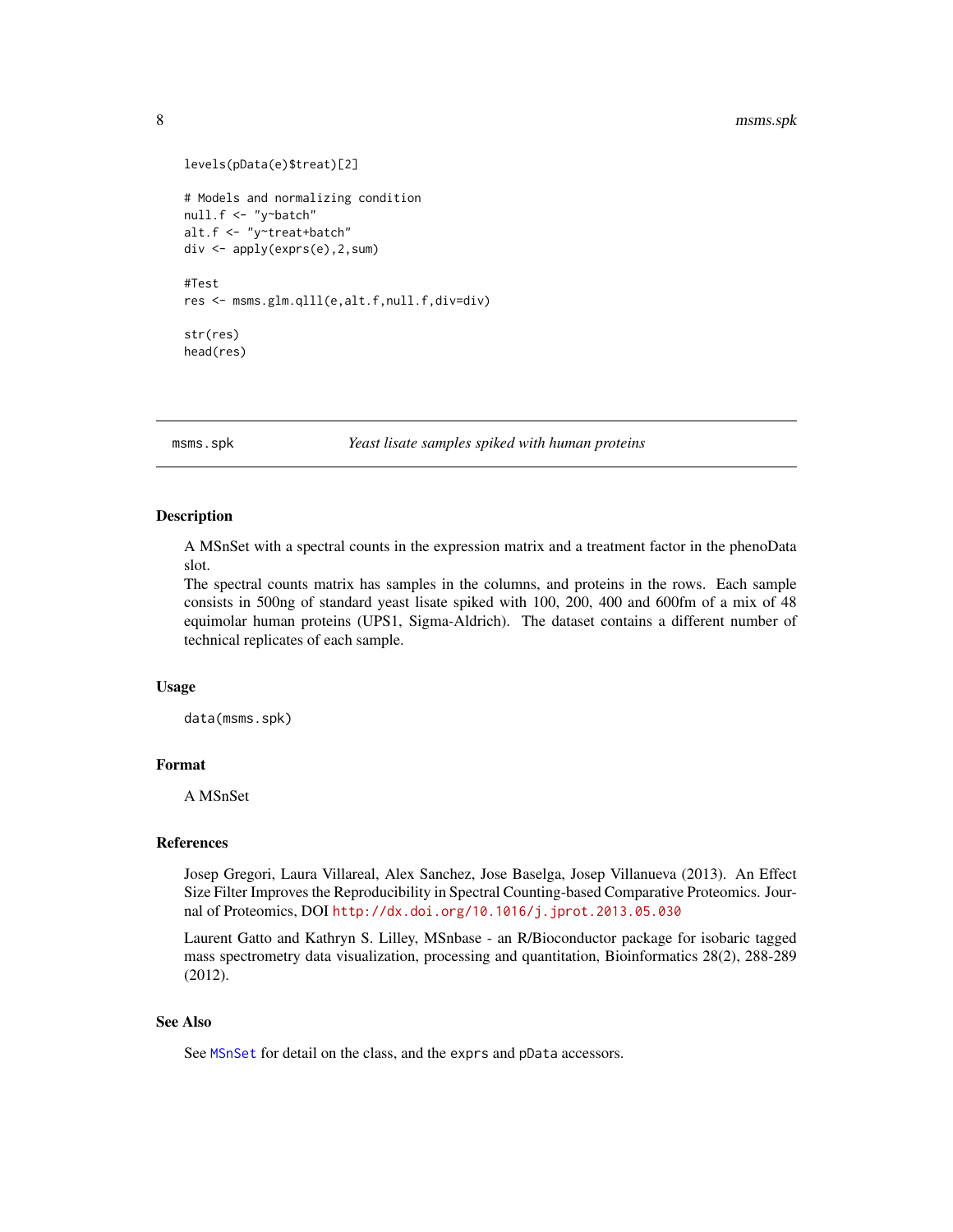#### <span id="page-8-0"></span>pval.by.fc 9

#### Examples

```
data(msms.spk)
msms.spk
dim(msms.spk)
table(pData(msms.spk))
head(exprs(msms.spk))
```
<span id="page-8-1"></span>pval.by.fc *Table of cumulative frequencies of p-values by log fold change bins*

## Description

Given the set of p-values and log fold changes that result from a test, computes a table of cumulative frequencies of features by p-values in bins of log fold changes.

#### Usage

pval.by.fc(pvals,lfc)

## Arguments

| 1fc   | The log fold changes estimated from the tests.          |
|-------|---------------------------------------------------------|
| pvals | The p-values, adjusted or not, obtained from the tests. |

## Value

A matrix of cumulated frequencies with descriptive row and column names.

#### Author(s)

Josep Gregori i Font

#### References

Josep Gregori, Laura Villareal, Alex Sanchez, Jose Baselga, Josep Villanueva (2013). An Effect Size Filter Improves the Reproducibility in Spectral Counting-based Comparative Proteomics. Journal of Proteomics, DOI <http://dx.doi.org/10.1016/j.jprot.2013.05.030>

#### See Also

[test.results](#page-11-1)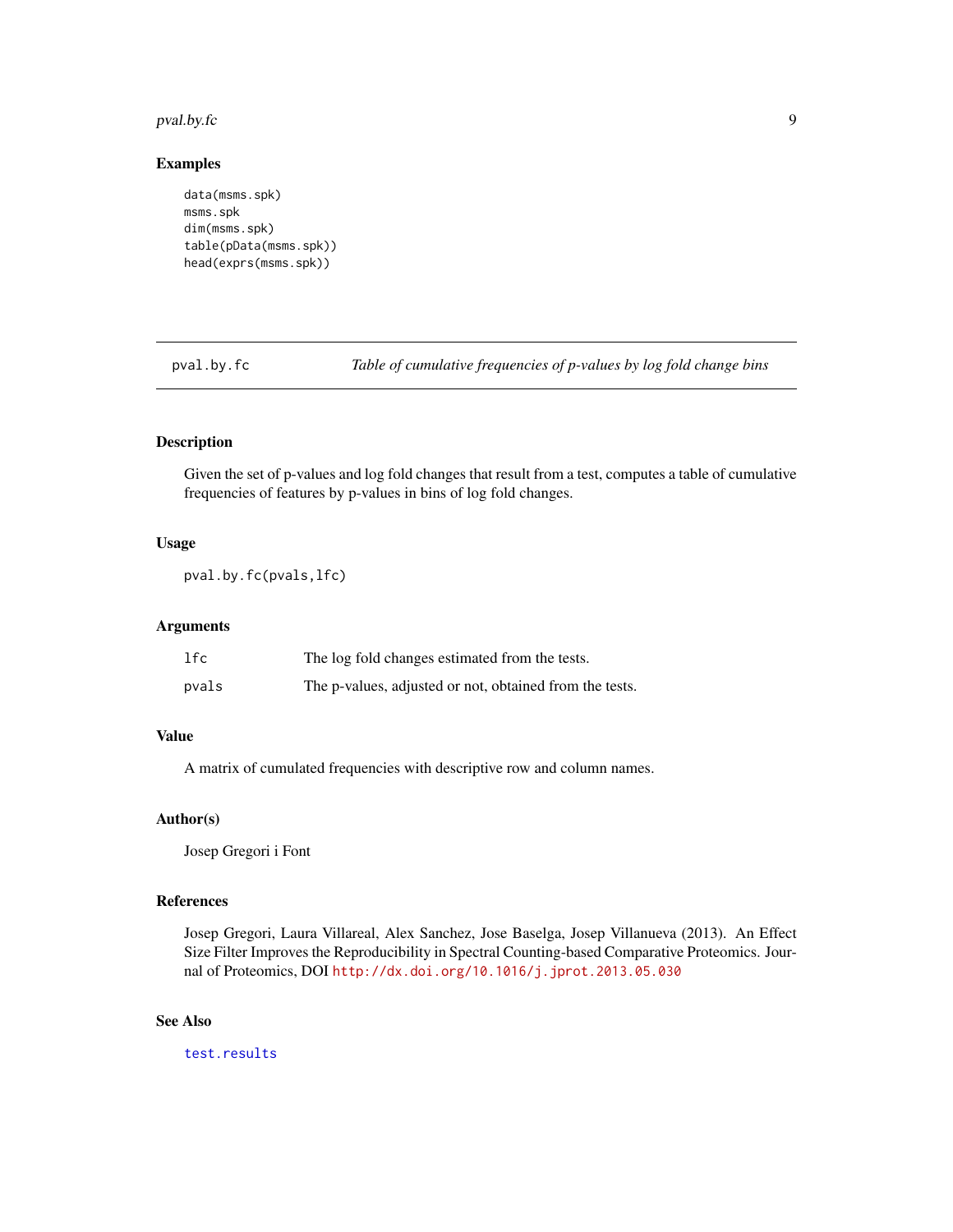## Examples

```
library(msmsTests)
data(msms.spk)
# Subset
treat <- pData(msms.spk)
jdx <- which(treat=="U200" | treat=="U600")
e <- msms.spk[,jdx]
pData(e)$treat <- treat[jdx,1,drop=TRUE]
# Pre-process expression matrix
e <- pp.msms.data(e)
# Models and normalizing condition
null.f < - "y~1"
alt.f <- "y~treat"
div <- apply(exprs(e),2,sum)
#Test
res <- msms.glm.pois(e,alt.f,null.f,div=div)
# Post-test filter
lst <- test.results(res,e,pData(e)$treat,"U600","U200",div,
                    alpha=0.05,minSpC=2,minLFC=1,
                    method="BH")
## On all features, with multitest adjusted p-values
pval.by.fc(lst$tres$adjp, lst$tres$LogFC)
### On all features deemed significant and biologically relevant
flags <- lst$tres$DEP
pval.by.fc(lst$tres$adjp[flags], lst$tres$LogFC[flags])
```
res.volcanoplot *Volcanoplot*

## Description

Given the data frame obtained from test.results() a volcano plot is drawn.The features are colored according to significance and relevance.

## Usage

```
res.volcanoplot(tres, max.pval=0.05, min.LFC=1, maxx=3, maxy=10,
                ylbls=20)
```
#### Arguments

| tres     | The data frame with test results as obtained from test. results (). Or a data       |
|----------|-------------------------------------------------------------------------------------|
|          | frame with, at least, the following columns: LogFC with log fold changes, adjp      |
|          | with multitest adjusted p-values, and DEP with TRUE or FALSE as post test           |
|          | filter results, being the TRUE features both statistically significant and relevant |
|          | for reproducibility.                                                                |
| max.pval | The maximum adjusted p-value considered as statistically significant.               |

<span id="page-9-0"></span>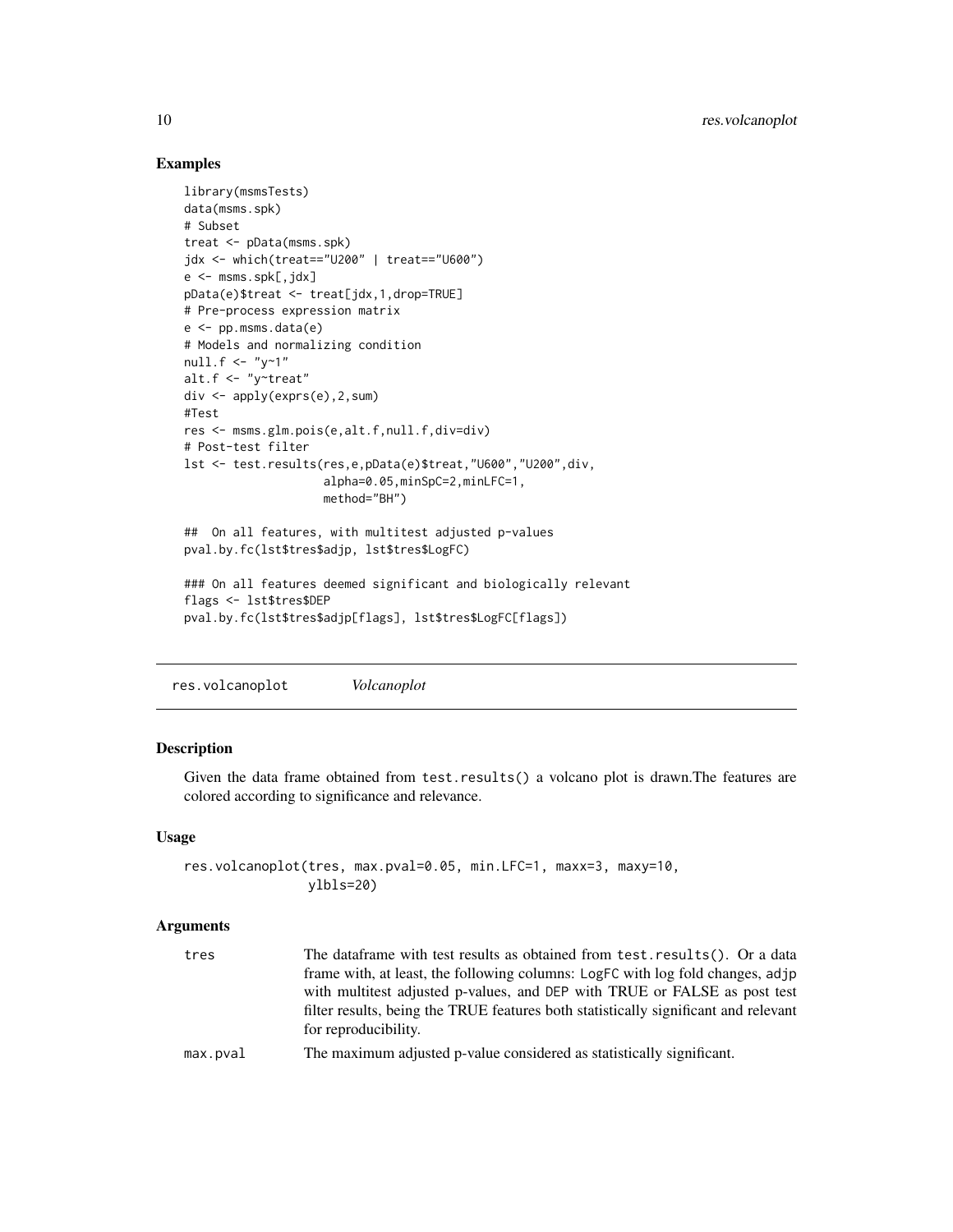<span id="page-10-0"></span>

| min.LFC | The minimum absolute log fold change considered as biologically relevant.                 |
|---------|-------------------------------------------------------------------------------------------|
| maxx    | The maximum value in abcissas (i.e. $log2(fold change)$ ).                                |
| maxv    | The maximum value in ordinates (i.e. $-log10(p.val)$ )                                    |
| vlbls   | All features with -log10(p.val) above this value will be ploted with feature la-<br>bels. |

#### Details

Abscissas and ordinates may be limited giving a value other than NULL to the parameters maxx and maxy. All features deemed significant and relevant are ploted by a blue dot, all features deemed significant but not passing the post test filter are plotted by a red dot. The non-significant features are plotted as smaller black dots. All features deemed significant and relevant and with a -log10 p-value above ylbls are plotted with a label showing their row index in the test results dataframe. The borders limiting the values given by max.pval and min.LFC are ploted as dash-and-dot red lines.

## Value

No return value.

#### Author(s)

Josep Gregori i Font

#### References

Josep Gregori, Laura Villareal, Alex Sanchez, Jose Baselga, Josep Villanueva (2013). An Effect Size Filter Improves the Reproducibility in Spectral Counting-based Comparative Proteomics. Journal of Proteomics, DOI <http://dx.doi.org/10.1016/j.jprot.2013.05.030>

#### See Also

[test.results](#page-11-1), [volcanoplot](#page-0-0)

#### Examples

```
library(msmsTests)
data(msms.dataset)
# Pre-process expression matrix
e <- pp.msms.data(msms.dataset)
# Models and normalizing condition
null.f <- "y~batch"
alt.f <- "y~treat+batch"
div <- apply(exprs(e),2,sum)
#Test
res <- msms.glm.qlll(e,alt.f,null.f,div=div)
lst <- test.results(res,e,pData(e)$treat,"U600","U200",div,
                    alpha=0.05,minSpC=2,minLFC=log2(1.8),
                    method="BH")
# Plot
```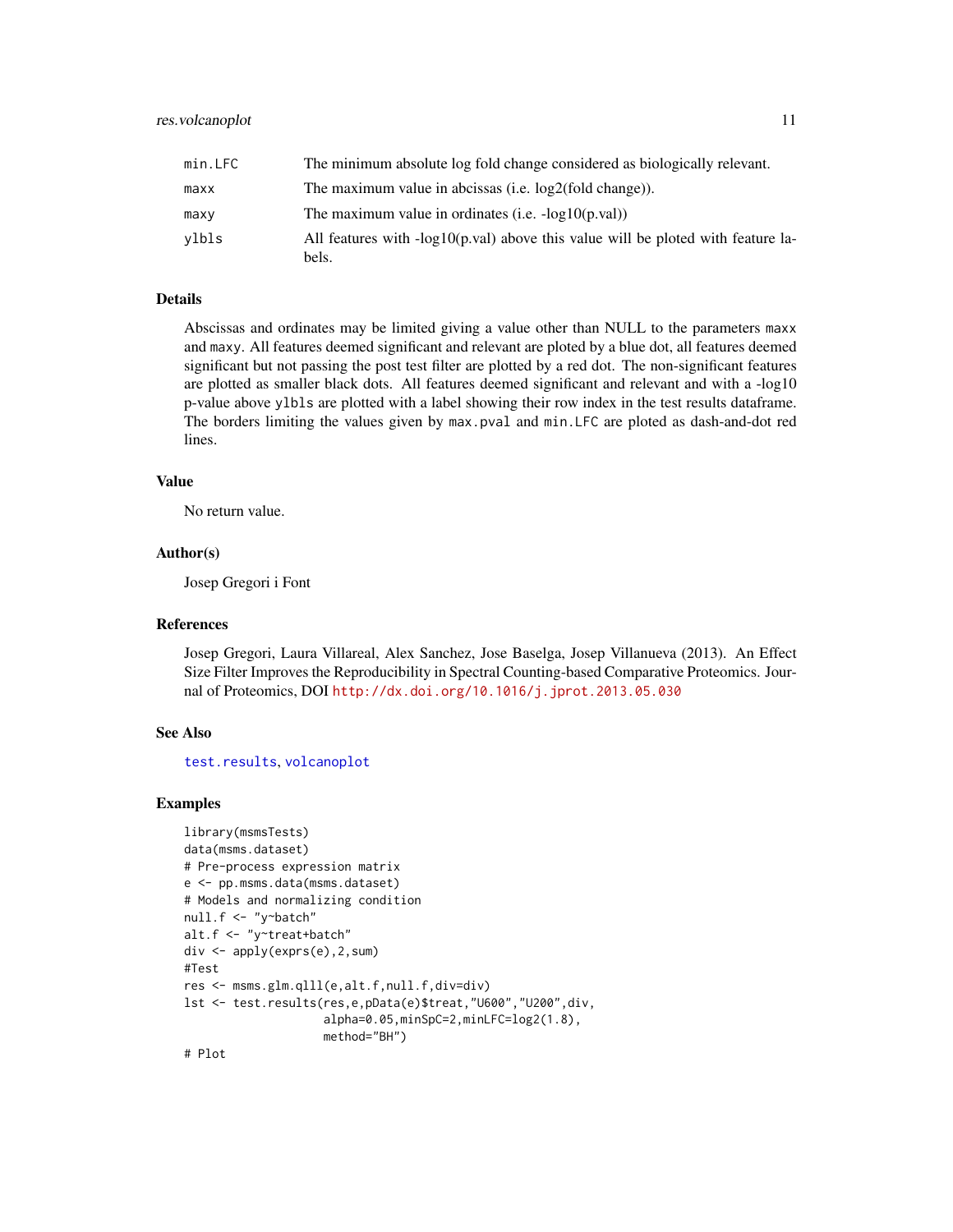```
res.volcanoplot(lst$tres, max.pval=0.05, min.LFC=1, maxx=3, maxy=NULL,
                       ylbls=4)
```
<span id="page-11-1"></span>test.results *Multitest p-value adjustment and post-test filter*

### Description

Operates on the statistic tests results obtained from msms.glm.pois(), msms.glm.qlll() or msms.edgeR(). The following variables are computed: Raw expression mean values for each condition (control and treatment), log fold change based on these expression levels and taking into account the normalizing divisors (div), multitest adjusted p-values with FDR control, and a post test filter based on minimum spectral counts and minimum absolute log fold change as estimated by the statistic test. According to the results of this post-test filter, features are flagged as T or F depending on whether they result relevant or not, beyond their statistic signicance.

#### Usage

```
test.results(test, msnset, gpf, gp1, gp2, div, alpha = 0.05,
            minSpC = 2, minLFC = 1, method = "BH")
```
#### Arguments

| test            | The data frame obtained from either msms.glm.pois(), msms.glm.qlll() or<br>msms.edugeR()                                                                                                              |
|-----------------|-------------------------------------------------------------------------------------------------------------------------------------------------------------------------------------------------------|
| msnset          | A MSnSet object with spectral counts in the expression matrix.                                                                                                                                        |
| gpf             | The factor used in the tests.                                                                                                                                                                         |
| gp1             | The treatment level name.                                                                                                                                                                             |
| gp <sub>2</sub> | The control level name. Should be the factor's reference level. See R function<br>relevel.                                                                                                            |
| div             | The weights used as divisors (offsets) in the GLM model. Usually the sum of<br>spectral counts of each sample.                                                                                        |
| alpha           | The multi test adjusted p-value significance threshold.                                                                                                                                               |
| minSpC          | The minimum spectral counts considered as relevant in the most abundant con-<br>dition. This filter aims at reaching good reproducibility.                                                            |
| minLFC          | The minimum absolute log fold change considered both, relevant and biologi-<br>cally significant. This filter aims at assuring enough biological effect size and at<br>reaching good reproducibility. |
| method          | One among BH or qval. The p-values are FDR ajusted by the Benjamini-<br>Hochberg method (BH) or by qvalue (qval).                                                                                     |

## Details

No feature is removed in the filter, but instead they are flagged as TRUE or FALSE depending on whether they are considered as differentially expressed or not, in the DEP column, taking into account statistic significance and reproducibility metrics.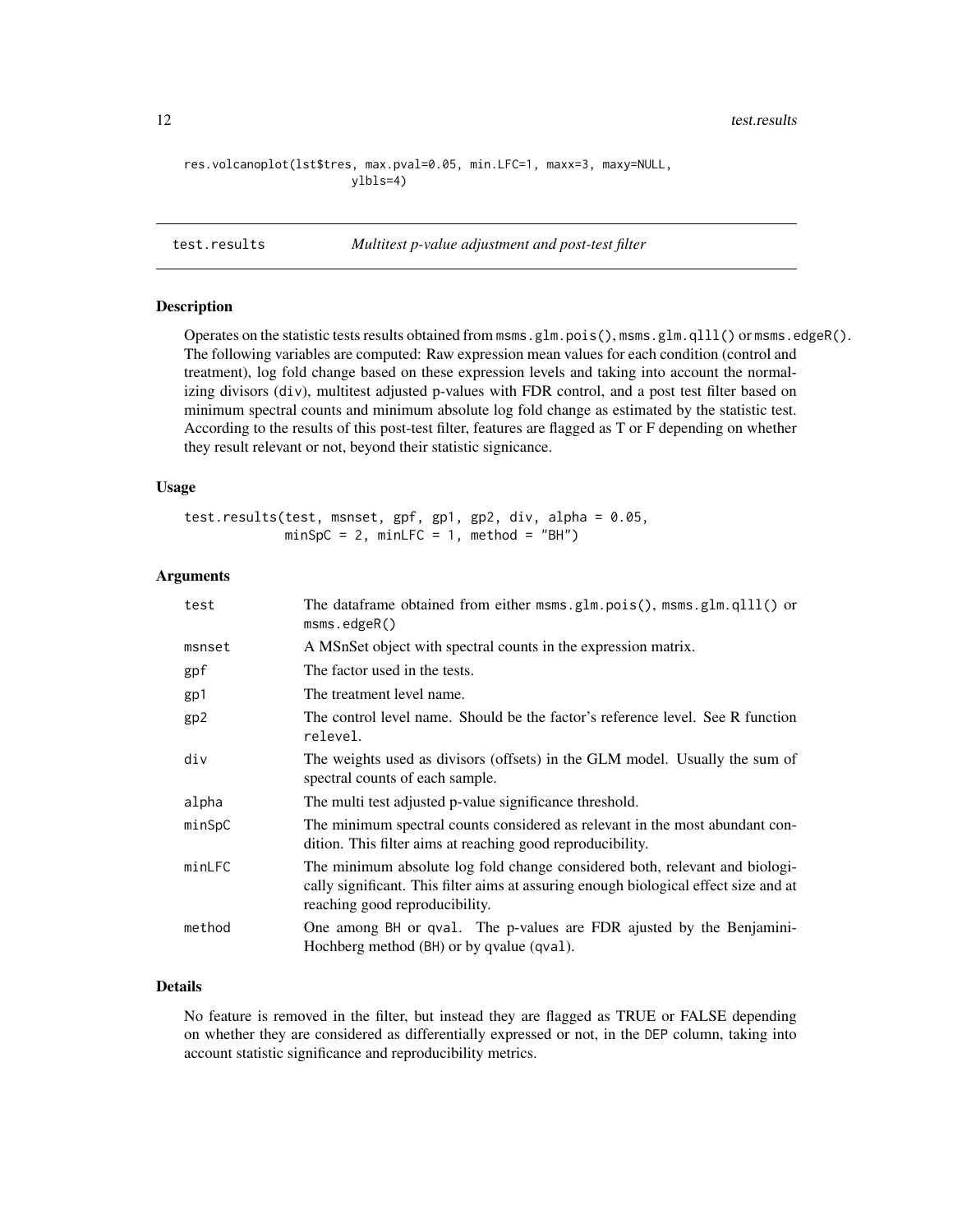#### <span id="page-12-0"></span>test.results and the state of the state of the state of the state of the state of the state of the state of the state of the state of the state of the state of the state of the state of the state of the state of the state

## Value

A data frame with the following columns:

| first column  | Column named as the treatment level with the mean raw spectral counts ob-<br>served for this condition                                    |
|---------------|-------------------------------------------------------------------------------------------------------------------------------------------|
| second column | Column named as the control level with the mean raw spectral counts observed<br>for this condition                                        |
| 1FC.Av        | Log fold change computed from the mean expression levesl taking into account<br>the given normalization factors.                          |
| logFC         | Log fold change estimated by fitting the given GLM model. The reference level<br>of the main factor is taken as control.                  |
| D or LR       | The statistic obtained from the tests. The residual deviance D for Poisson and<br>quasi-likelihood, or the likelihood ratio LR for edgeR. |
| p.val         | The unadjusted p-values obtained from the tests.                                                                                          |
| adjp          | The multitest adjusted p-values with FDR control.                                                                                         |
| DEP.          | A logical flagging the features considered both as statistically significant and<br>relevant for reproducibility.                         |

#### Author(s)

Josep Gregori i Font

## References

Josep Gregori, Laura Villareal, Alex Sanchez, Jose Baselga, Josep Villanueva (2013). An Effect Size Filter Improves the Reproducibility in Spectral Counting-based Comparative Proteomics. Journal of Proteomics, DOI <http://dx.doi.org/10.1016/j.jprot.2013.05.030>

Benjamini, Y., and Hochberg, Y. (1995). Controlling the false discovery rate: a practical and powerful approach to multiple testing. Journal of the Royal Statistical Society Series B, 57, 289-300.

Alan Dabney, John D. Storey and with assistance from Gregory R. Warnes. qvalue: Q-value estimation for false discovery rate control. R package version 1.30.0.

#### See Also

[pval.by.fc](#page-8-1), [p.adjust](#page-0-0), [qvalue](#page-0-0),

## Examples

```
library(msmsTests)
data(msms.dataset)
# Pre-process expression matrix
e <- pp.msms.data(msms.dataset)
# Factors
pData(e)
# Control condition
levels(pData(e)$treat)[1]
# Treatment condition
```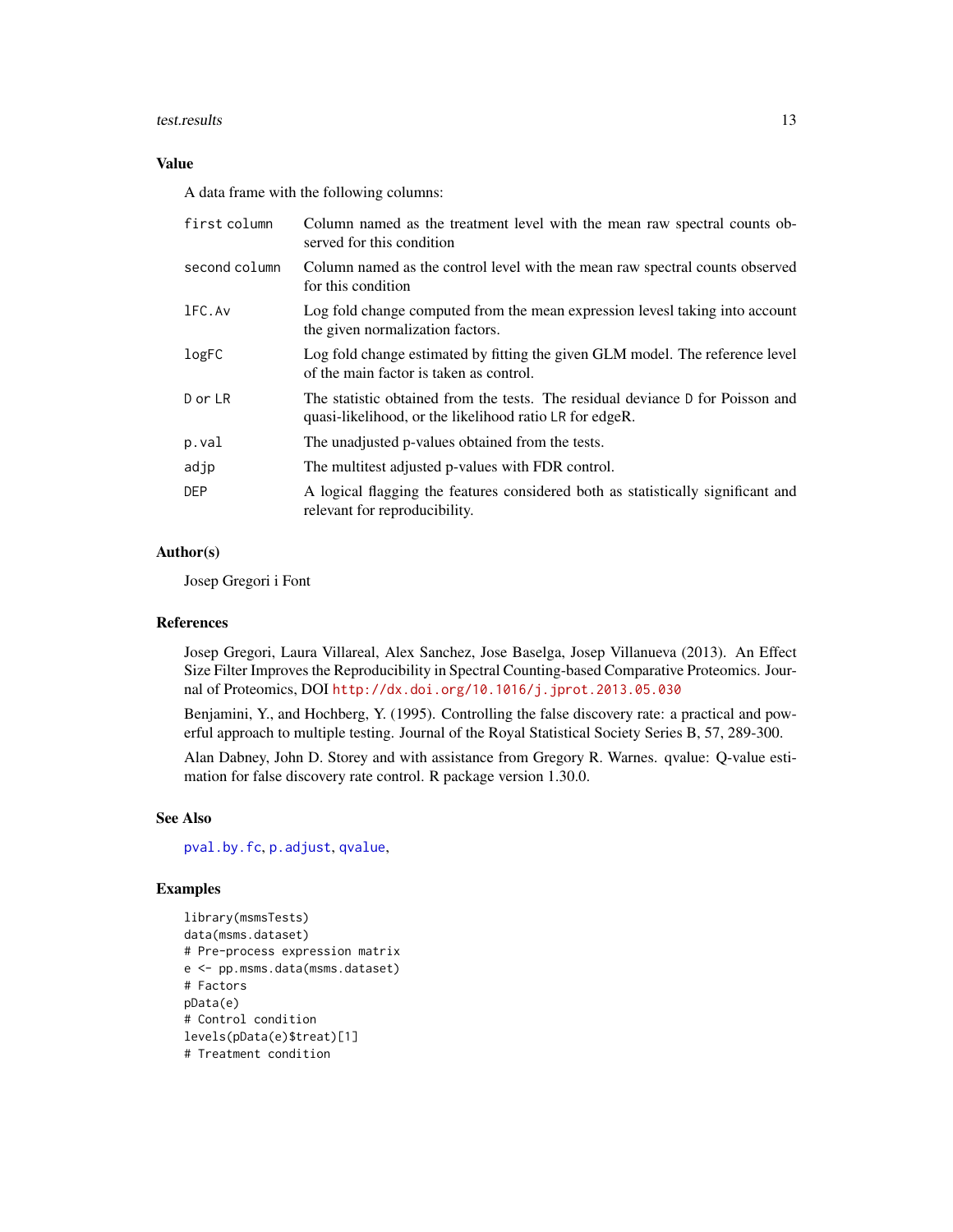```
levels(pData(e)$treat)[2]
# Models and normalizing condition
null.f <- "y~batch"
alt.f <- "y~treat+batch"
div <- apply(exprs(e),2,sum)
#Test
res <- msms.glm.qlll(e,alt.f,null.f,div=div)
# Post-test filter
lst <- test.results(res,e,pData(e)$treat,"U600","U200",div,
                    alpha=0.05,minSpC=2,minLFC=1,
                    method="BH")
str(lst)
lst$cond
head(lst$tres)
rownames(lst$tres)[which(lst$tres$DEP)]
```